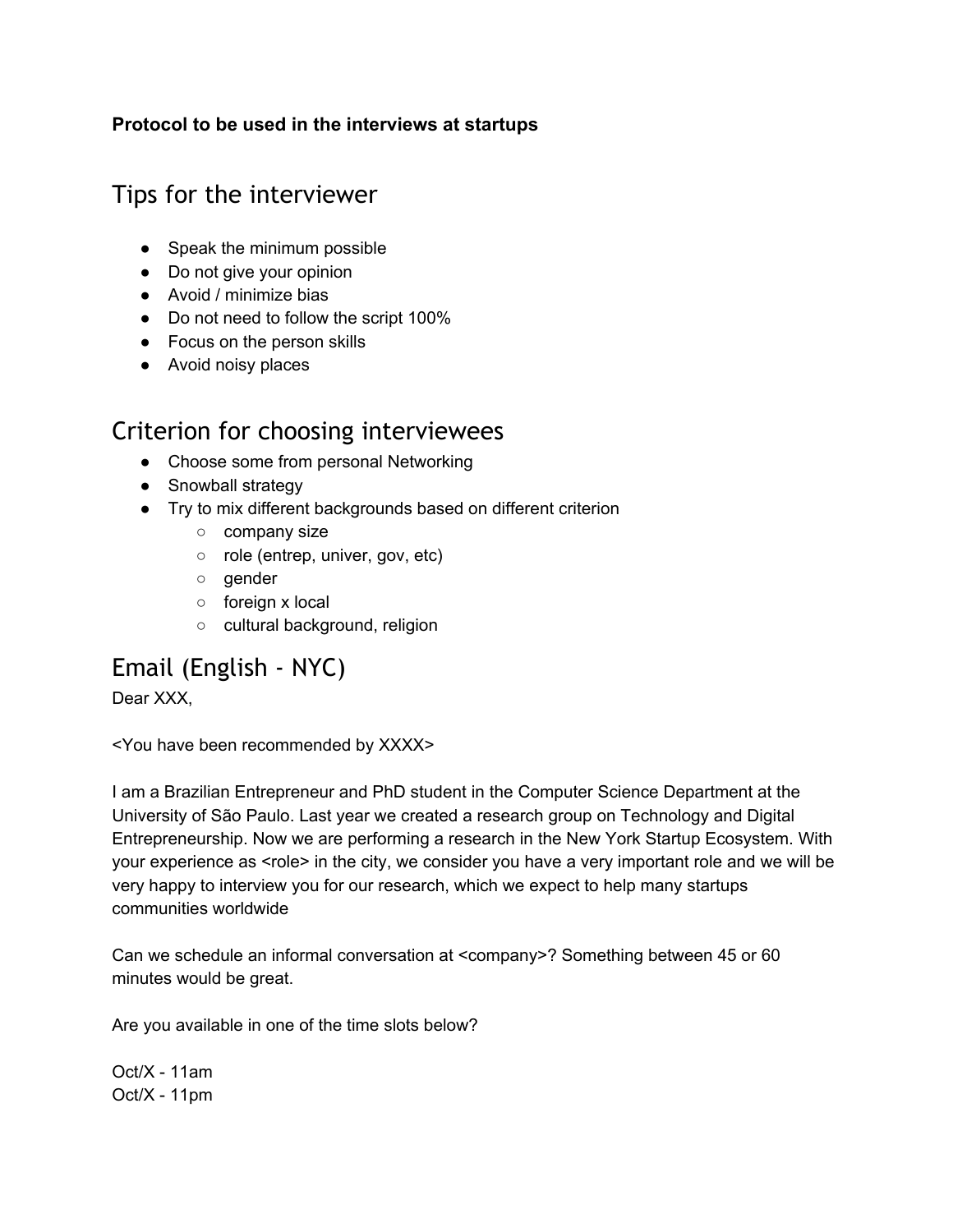$Oct/X - 11am$ 

Thank you very much,

Daniel

### **Quick into LinkedIn**

Hi <name>

I am a Brazilian Entrepreneur and PhD student in the Computer Science Department running a research in the New York Startup Ecosystem. With your experience in Vine, we consider you have a very important role and we would like to interview you for our research. Best!

# Email

(pode e deve ser adaptado a cada situação e a cada destinatário)

Caro XXX,

Sou aluno de pós-graduação do IME-USP e faço parte do grupo de pesquisa de Empreendedorismo Digital coordenado pelo Prof. Fabio Kon. Estamos realizando uma pesquisa sobre o Ecossistema de Startups de São Paulo e gostaríamos muito de poder entrevistálo dado o <seu papel fundamental no ecossistema / a sua experiência no assunto, etc.

Poderíamos marcar um bate-papo informal na <nome da empresa>? Algo entre 60 e 90 minutos seria ótimo.

Você teria disponibilidade em algum dos horários abaixo?

10/4 entre 9:00 e 12:00 11/4 entre 14:00 e 18:00 (quando tiver convidando alguém ocupado, dar muitas opções).

Muito obrigado, Monna ---Monna Cleide Santos Mestranda em Ciência da Computação **IME-USP**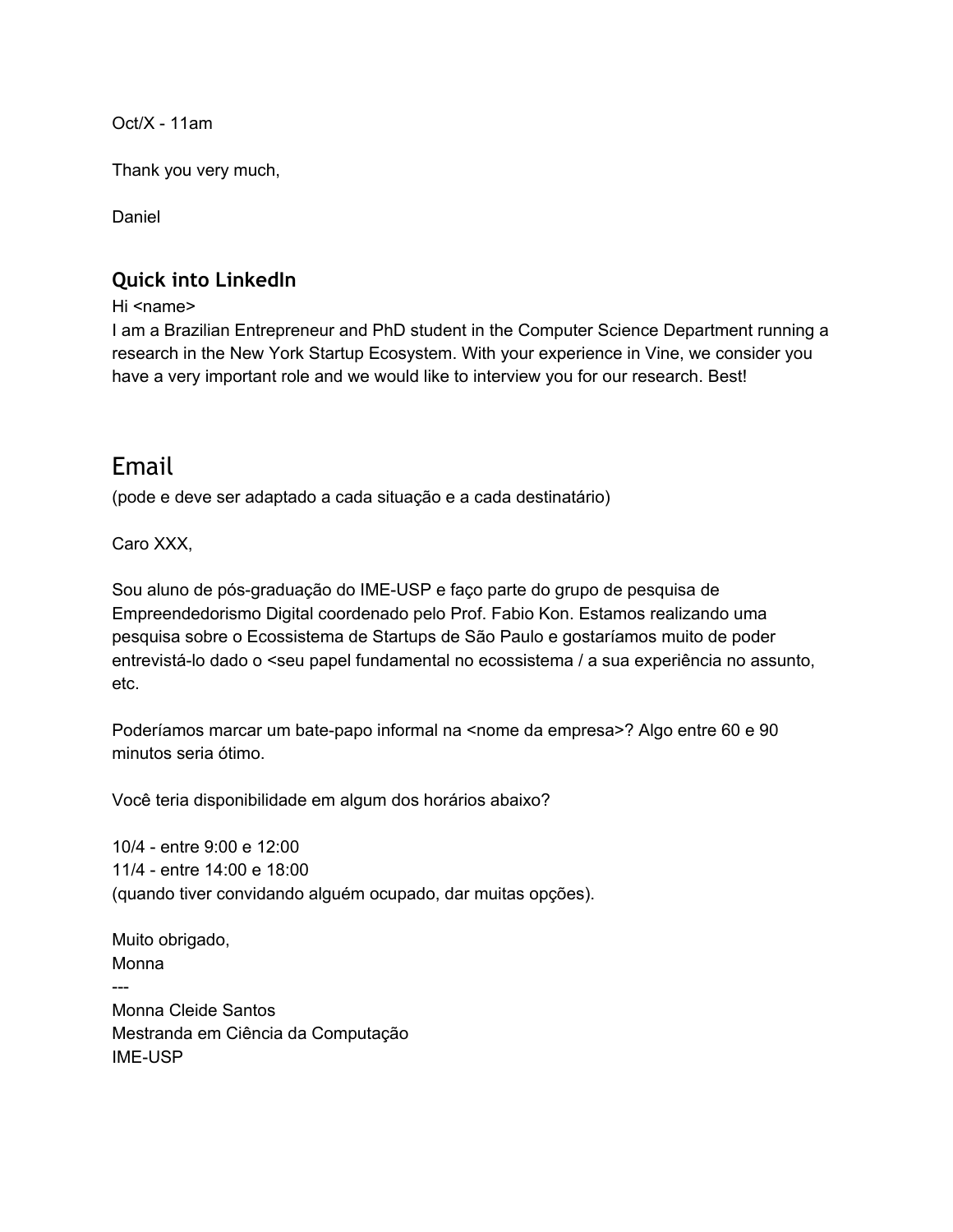# Preliminaries

- When the interviewee and interviewer have a lot of time:
	- $\circ$  in the 1st meeting, try to know the people, observe the startup environment, and try to schedule an interview with 2 or 3 members of the startup team for a few days later.
- When both have some time:
	- try to schedule a short videoconference call before to explain the research and the protocol.
- Regular case in which people are busy:
	- explain the research and the protocol in the beginning of the interview itself

# Interview warm‐up

explain the overall goal of the research in general terms:

 GOAL: *Study the Startup Ecosystem from a CS/IT perspective to obtain a* better understanding of the current state-of-the-practice in Software Startups in XX, *identifying best practices as well as problems/difficulties and opportunities for improvement in XX.*

- explain the default protocol and ask and if it's OK (if not, adapt to fit needs)
- explain the reasons for recording and confidentiality
- explain results will be sent first hand to them
- all results will be published in an anonymous form

 except in particular cases in which it might be interesting to disclose the name of the person or company but only with explicit approval of the involved people.

Optional: Interviewer show the 4 slides presentation introducing the group and the research

### **Benefits for the startup:**

Simply mention quickly: "We'd be open to further collaborations in the future (USP<->startup)".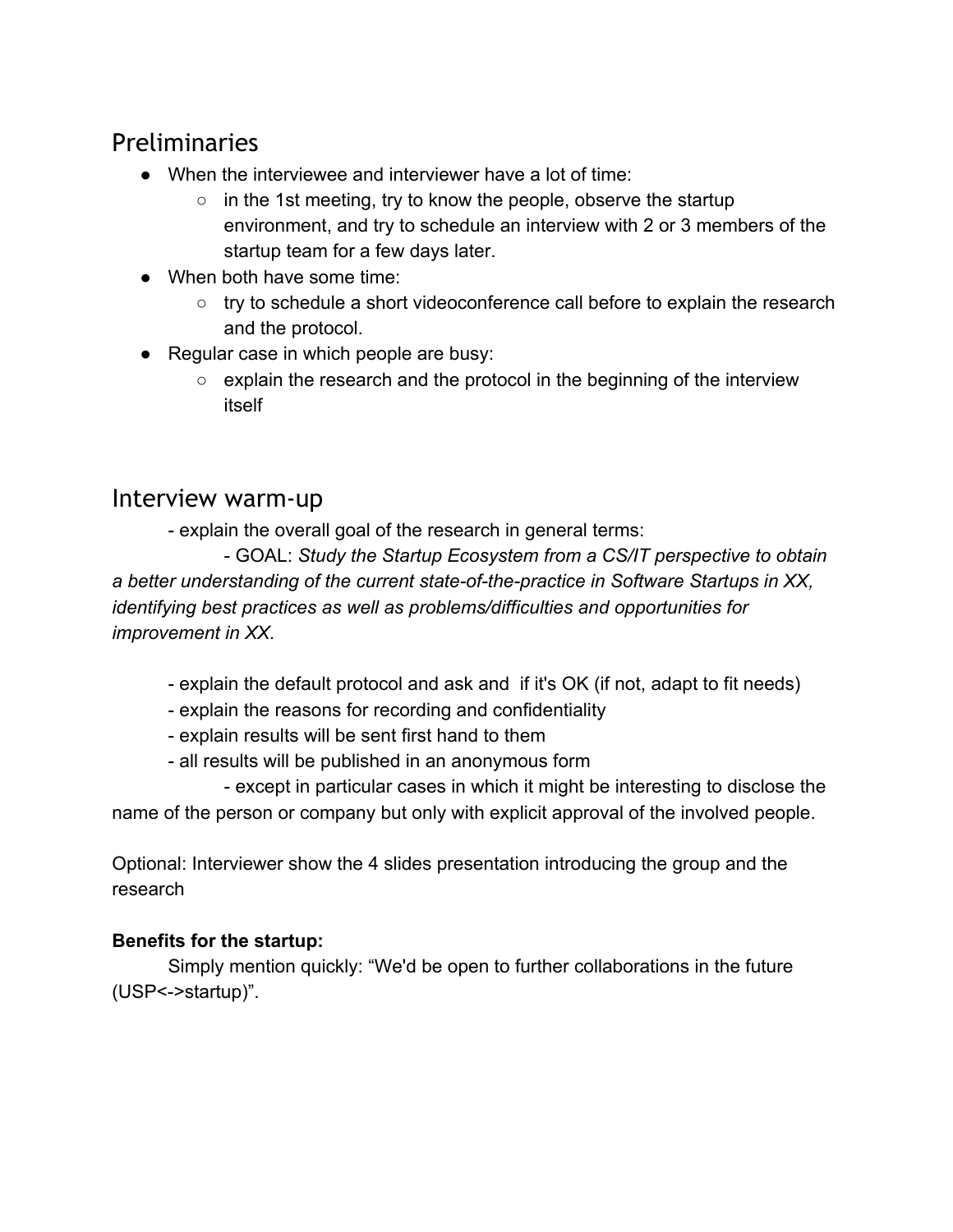#### **During the interview:**

 Depending on the profile of the interviewee, some of the questions might be skipped or adapted (e.g., for a CEO with business background, we might adapt the questions about code quality; for a developer, we probably won't ask about investment).

The researcher (interviewer) will make a few notes on paper or computer.

The complete audio will be recorded

#### **After the interview:**

ask if it's OK to take a picture

- Interviewer will iteratively produce a working document (Research Question Notes) structured around the initial research questions. For each research question, he will write observations made by interviewees on related topics.

 ask suggestions of other startups/people to be interviewed. Ask for introductions.

#### **Interviewee sample:**

Our goal is to reach around 60 interviewees and 40 startups.

 Whenever possible, we will try to seek some diversity in cultural origin, gender, race, religion, etc. in our interviewee universe.

#### **Interview Duration: 30 to 90 minutes**

#### **The team of researchers**

- Prof. Fabio Kon, University of São Paulo, Brazil
- Daniel Cukier, PhD student, University of São Paulo & Playax Brasil
- Monna Cleide Santos, MSc student, University of São Paulo

#### **Form on Background**

(Try to collect the following information before or after the interview but don't waste interview time with this; use linkedin, for example)

#### **Personal information** (treated with confidentiality)

| Name:  |
|--------|
| Email: |
| Age:   |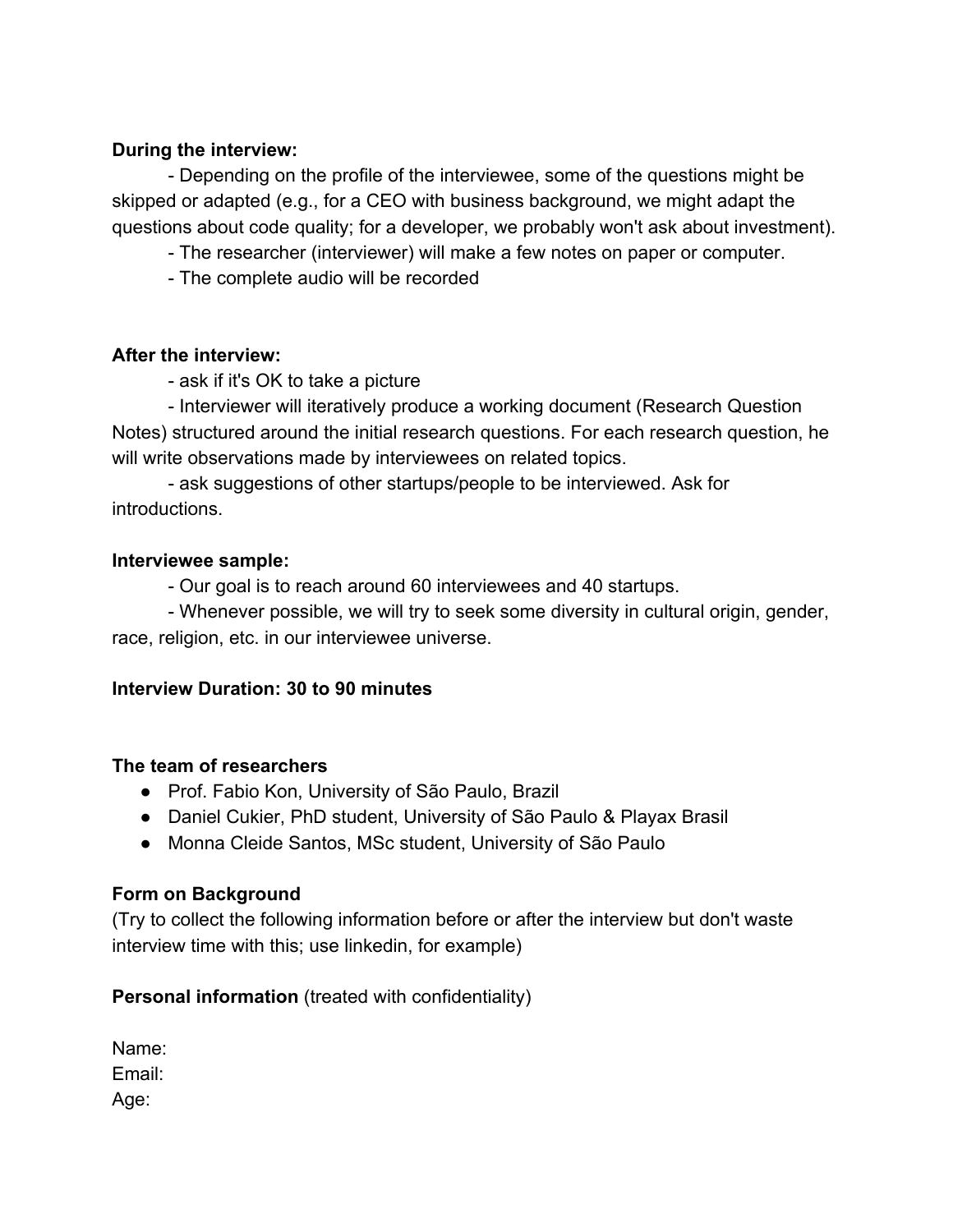Degree of highest completed education: Area: Year degree was obtained: Current job position:

**Company**(treated with confidentiality)

Name: URL: Domain: Number of company employees: How long ago was founded (age/months): Stage of life (e.g., initial idea, self-funded startup, seed fund, VC funded, etc.):

### **Oral Questions**

*The questions below will serve as a guide to the researcher(interviewer) who will adapt the language and the direction of the interview based on the realtime feedback from the interviewee.*

*This is not necessarily the order in which the questions will be asked. Fabio will feel the person and adapt to what his intuition tells about it.*

0) Can you tell me a little bit about your trajectory, how you started and how you got here?

0.1) Have you participated in other startups before? Did any of these startups fail? How? Why? Did you make mistakes? Which?

(Prime objective: find out the experience of the interviewee and serve as an ice breaker. Maybe find out partners/colleagues that may be interview later.)

1) What are the factors in XXX that foster/promote entrepreneurship? 1.5) What are the factors in XXX that disencourage/create barriers for entrepreneurship?

2) What are the institutional mechanisms in place in XX that promote entrepreneurship?

- legislation
- educational, scientific and technological institutions
- government (national, municipal and local) agencies/programs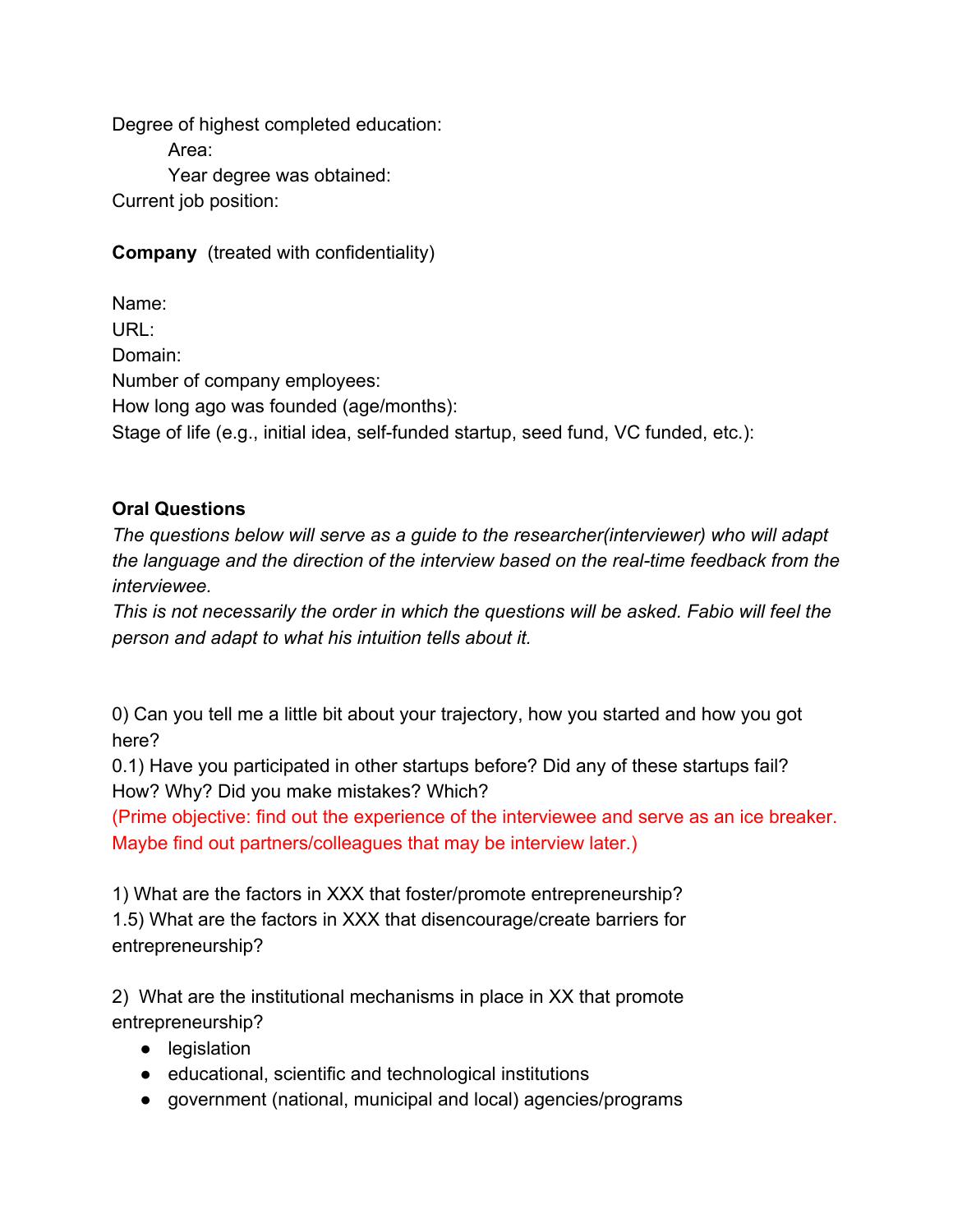- seed funds, angel investment, VC
- NGOs

3) Do you believe education has a significant role in entrepreneurship? At home? Fundamental school? Middle School? University? Self-education? Informal? Overall education or entrepreneurship-specific education? Can you think of explicit or implicit pedagogical material and mechanisms that nurtures the entrepreneurial spirit? Have you participated in any Entrepreneurship education activity (course, workshop, accelerator, incubator)? Do you believe there are elements that could be improved in Entrepreneurship education?

4) What are the characteristics of entrepreneurs? What are the characteristics of successful innovative teams? (mix of introverts and extroverts?) What are the roles of different kinds of people? Diversity is important? What is the prime motivation of the high-tech entrepreneur: wealth, fame, self-esteem, proof of technology, etc.?

5) Which and how technological aspects influence the success of software startups? In particular what is the role played by Object-Orientation, Languages, Frameworks, Patterns, Models, and Architectures? Does your team has a concern for code quality? How do you promote and control that? Do you have a large technical debt? Do you manage that in any way?

(Prime objective: To discover if software practices are being used, if they help software development in startups of if they only serve to look like a "cool" enterprise)

6) Which and how methodological aspects influence the success of software startups? In particular what is the role played by Agile Methods, Lean Startup [Ries 2011], Customer Development [Blank 2012]. Which Agile methods practices do you use? Is there something in agile methods that doesn't work very well for your company? Do you consider a systemic plan or the intuition being the dominant success trigger of start-ups? Is this relation changing along the start-up life?

6.1) What you don't do very well and would like to do better? Have you identified any mistake you made in your current startup or something you should have done differently?

7) What's the relationship of your company with Open Source software? Do you use it? Do you contribute? Do you believe open source has a significant role in the startup ecosystem?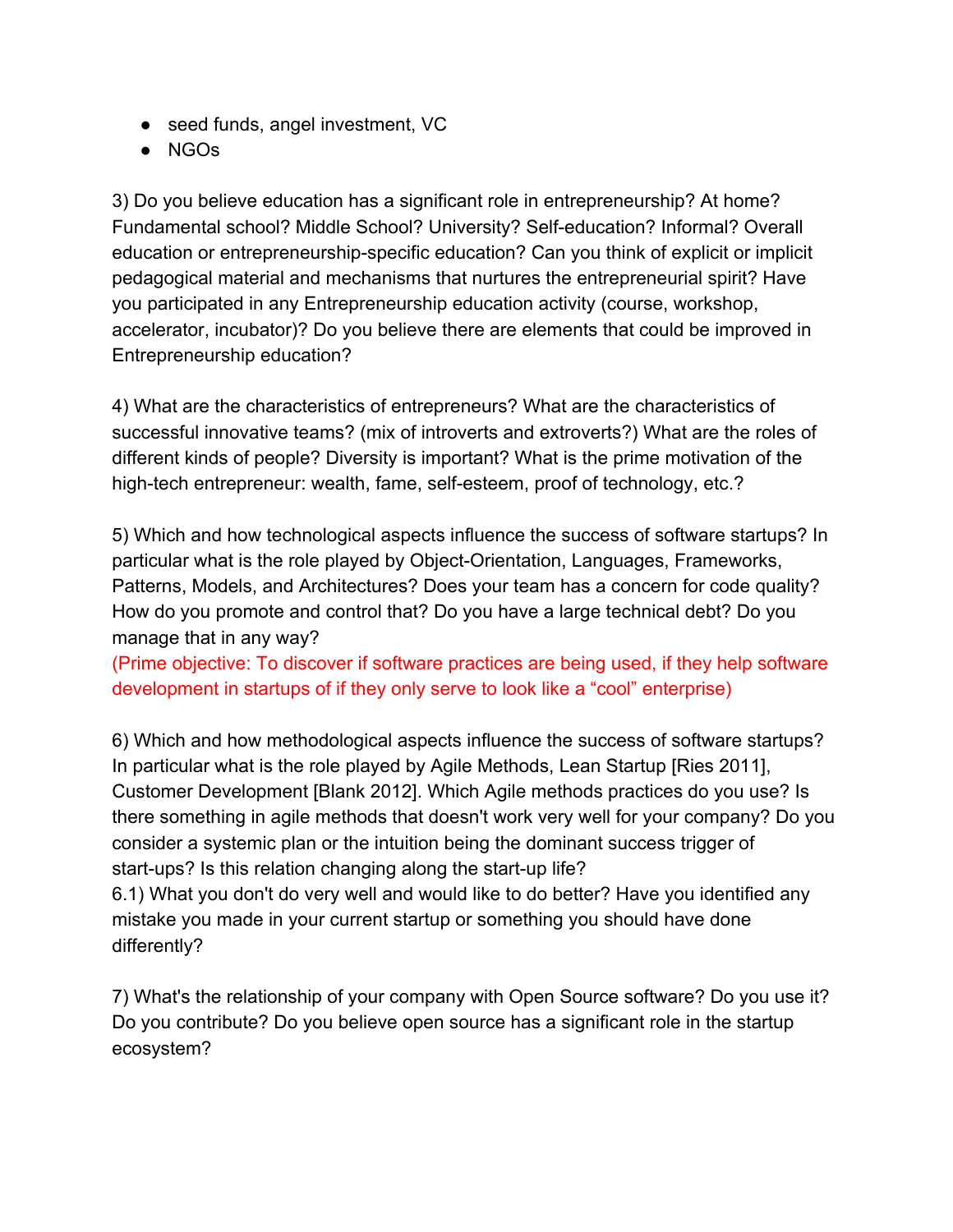8) If you had to name 3 key elements for a healthy startup ecosystem in a country or region, what would them be?

9) for maturidade model

According to your experience, do you believe it would be possible to exist other ecosystems as developed as Silicon Valley or New York, generating tens of high growth global startups? Do you know any place that has the chance to do so? How far it is from achieving this successful stage? What is missing? How many of these could exist in the world?

9b) what would be in your opinion the minimum requirement for a place to be considered an nascent ecosystem? And the minimum requirements to be in the last stage of development?

9c) do you think it is possible for an ecosystem to regress or die? How and why? 9d) do you think people in the ecosystem can proactively make things to improve the ecosystem maturity or this is something that just happen independently from people's will?

Final question:

Do you have any question to me or see any ways in which we can collaborate?

## **======**

#### **LATER: SWOT**

Online questionnaire sent to people with >= 10 years of work experience and who have worked in >=2 startups:

https://docs.google.com/spreadsheet/viewform?usp=drive\_web&formkey=dE5zWUITbF [VFWHdmdS05TEd1VkU4S3c6MA#gid=0](https://docs.google.com/spreadsheet/viewform?usp=drive_web&formkey=dE5zWUlTbFVFWHdmdS05TEd1VkU4S3c6MA#gid=0)

### Portuguese version:

https://docs.google.com/forms/d/1qTyHzCmKIkK2MWKek5XfBA7ToUEOxilH7A28bdq-2 [NU/viewform?usp=send\\_form](https://docs.google.com/forms/d/1qTyHzCmKIkK2MWKek5XfBA7ToUEOxiIH7A28bdq-2NU/viewform?usp=send_form)